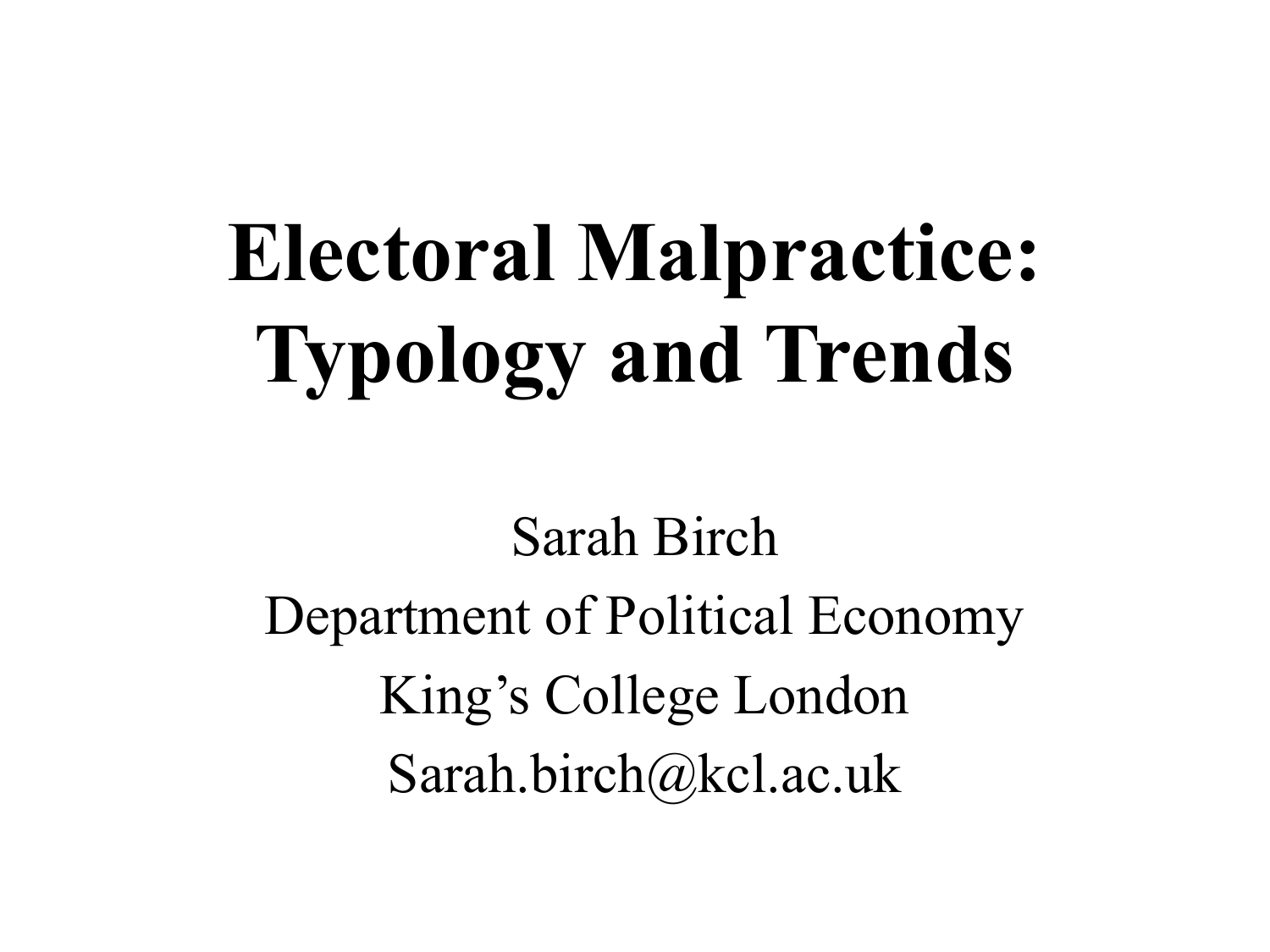### **A typology of electoral malpractice**

- The manipulation of rules
- The manipulation of voters
- The manipulation of voting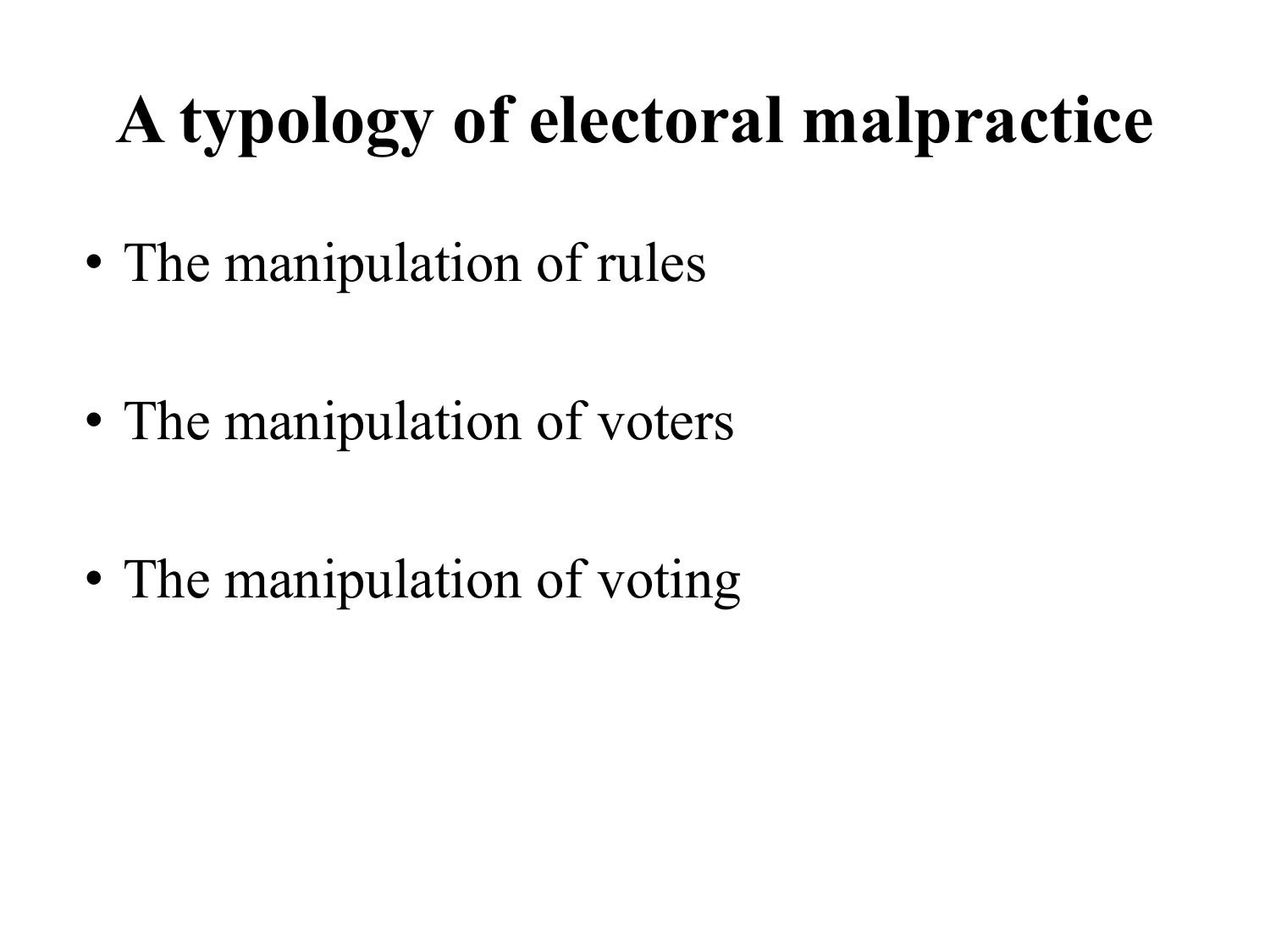## **The manipulation of rules**

- Includes efforts to alter electoral laws and other administrative regulations to partisan or group advantage.
- E.g.: suffrage restrictions, party/candidate entry restrictions, gerrymandering, malapportionment, any other rule designed to undermine the level playing field of elections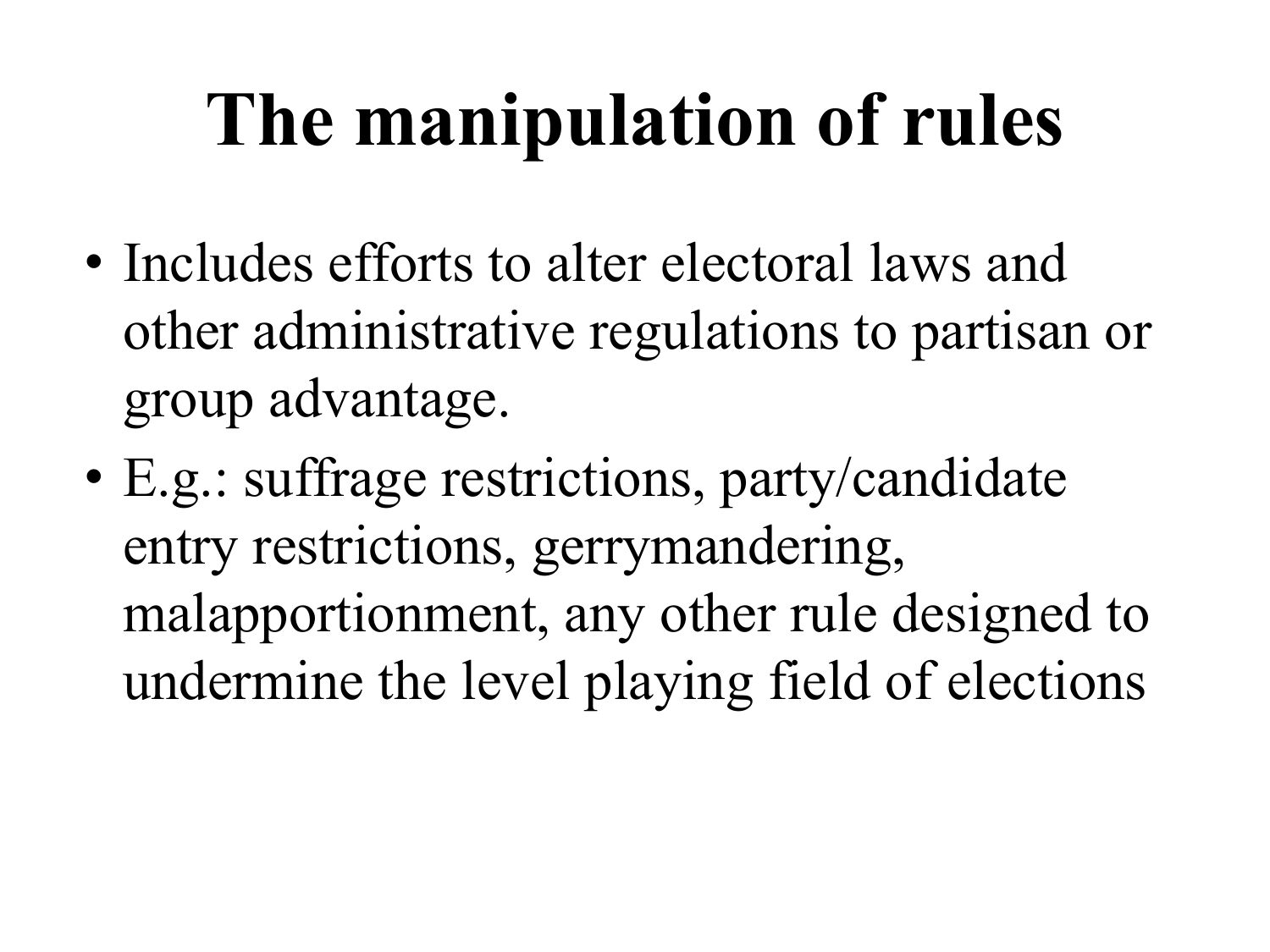#### **Examples: The manipulation of rules**

- The United States: Gerrymandering
- Malaysia and Bahrain: malapportionment
- Ukraine and Cote d'Ivoire: restrictions on candidacy
- South Africa: de facto restrictions on the franchise (until 1994)
- Soviet Union: de facto ban (until 1990) on alternative political parties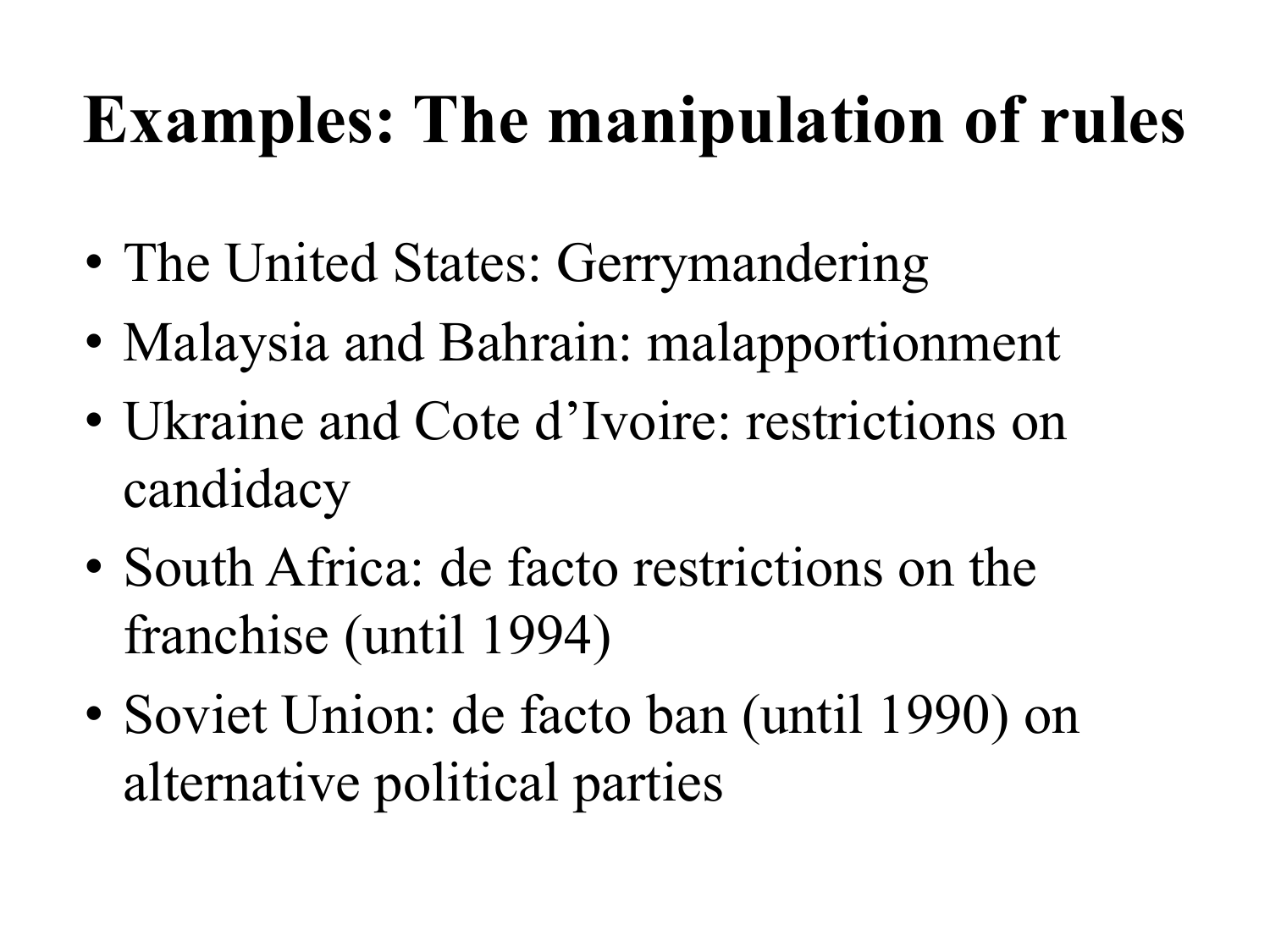## **The manipulation of voters**

Includes:

- The manipulation of *genuine* voter preferences via systematic media bias and deceptive political communication during election campaigns
- The manipulation of *expressed* voter preferences via (a) vote-buying/clientelism and/or (b) intimidation and/or violence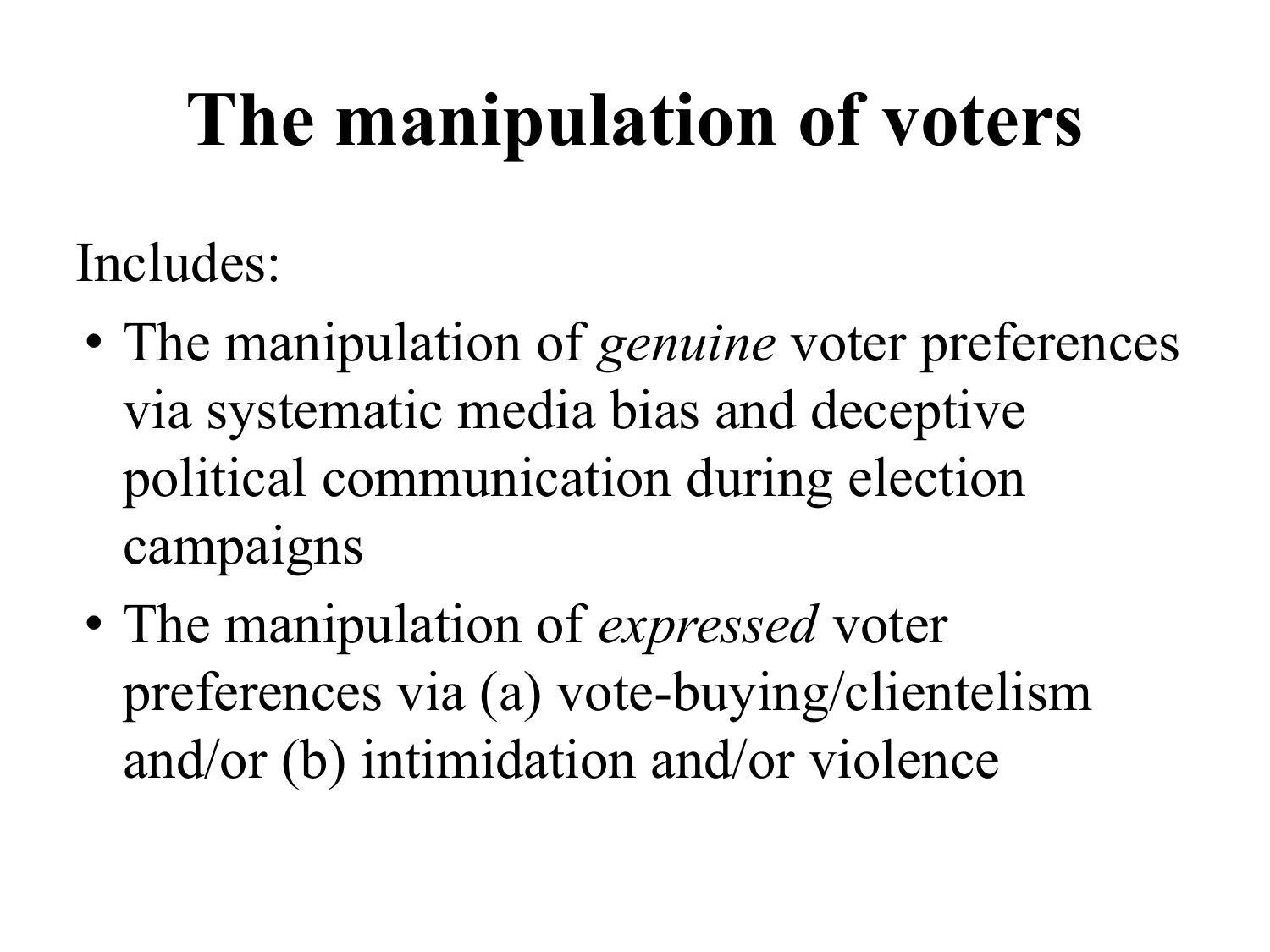### **Examples: The manipulation of voters**

- Almost everywhere: Disinformation ('fake news')
- Turkey since 2016: Restrictions on opposition-supporting media outlets
- Honduras (regularly): The allocation of food, jobs, health care, building materials and state benefits to supporters of the party in power
- India (regularly): violent clashes between the supporters of rival political parties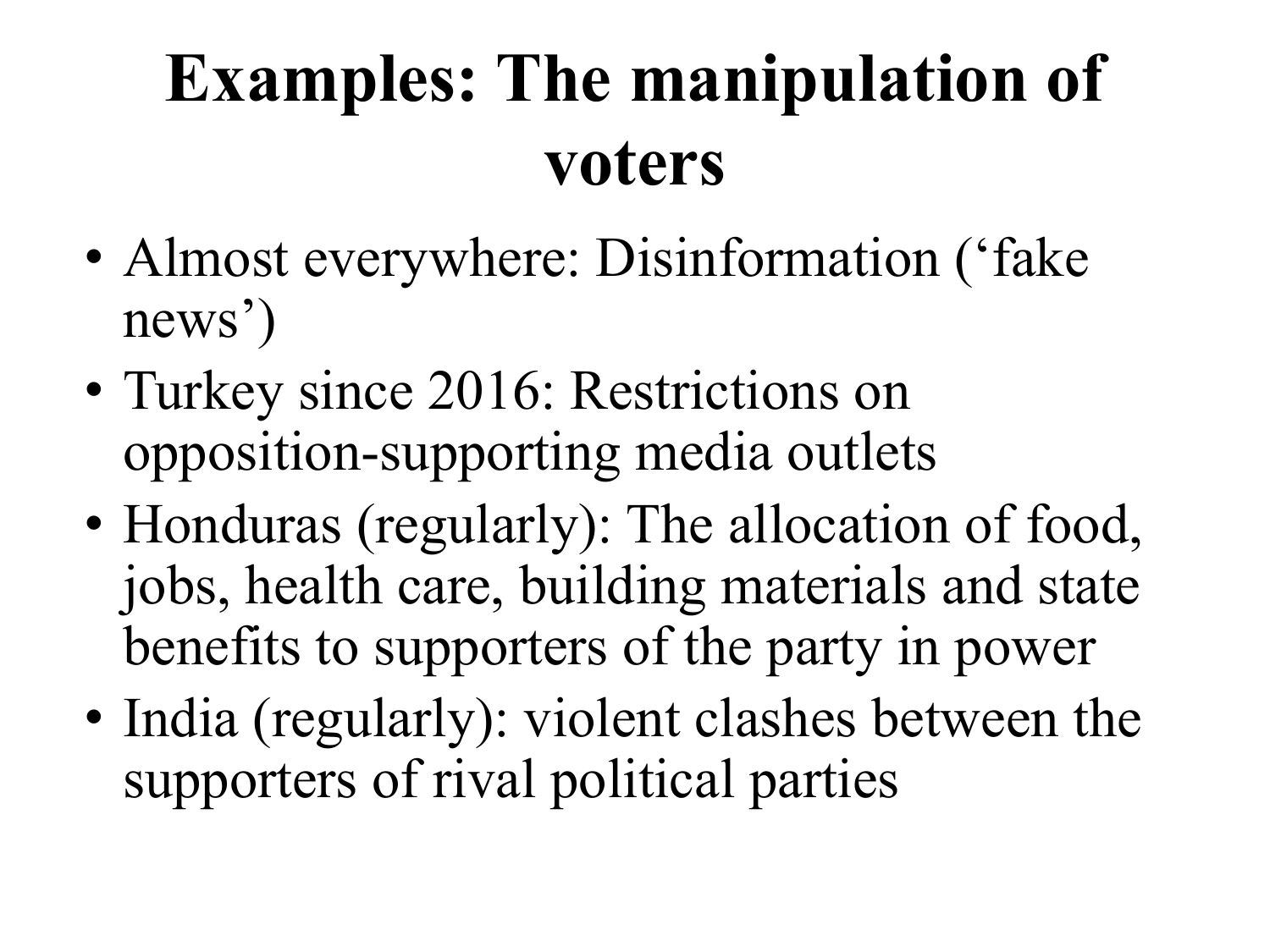## **The manipulation of voting**

- Includes illicit alterations to the implementation of the procedures governing elections so as to bias the outcome
- E.g.: ballot-box stuffing, mistabulation and other forms of fraud
- Tends to take place on election day, but often also takes place before (e.g. manipulation of the electoral register)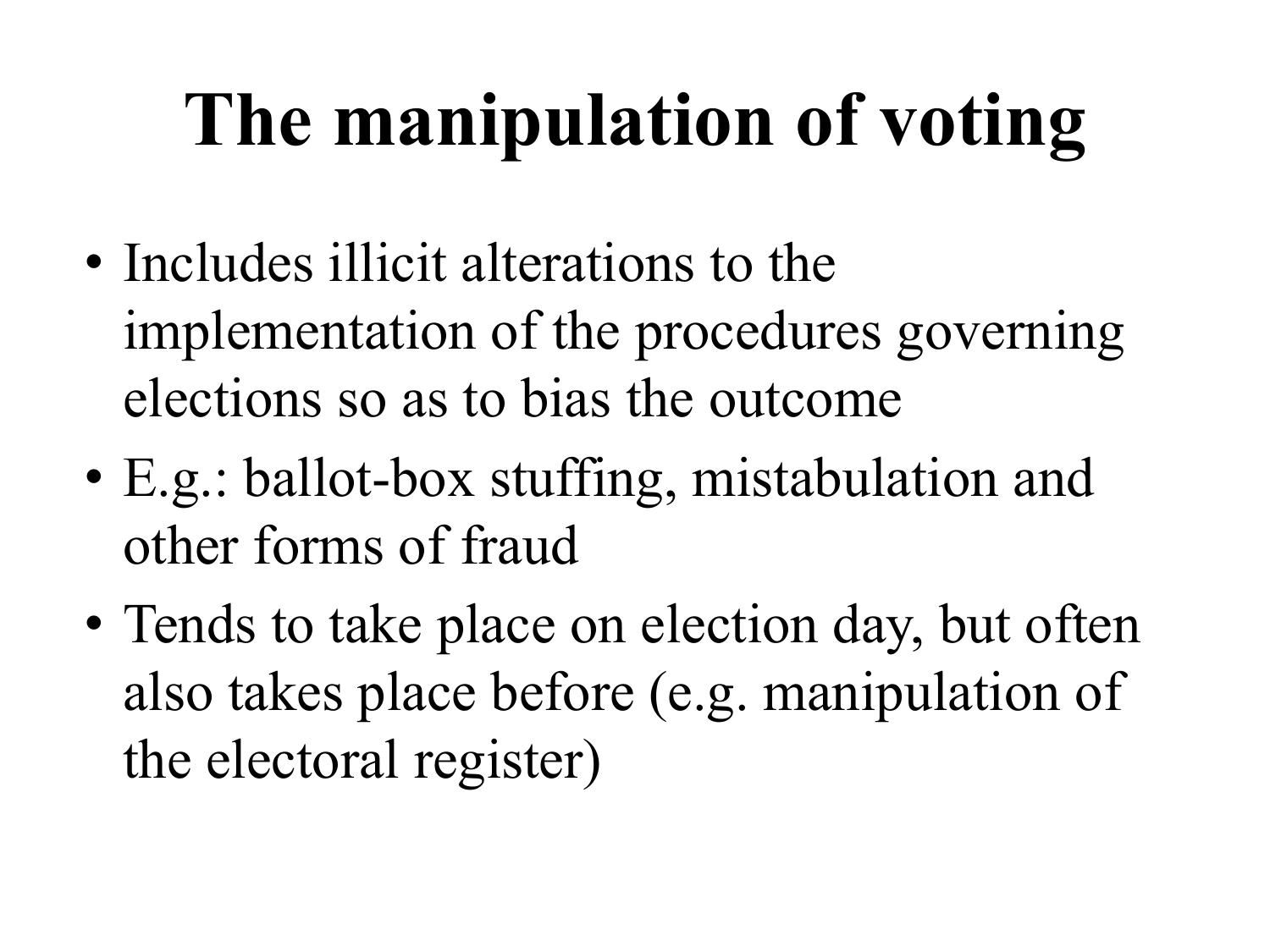### **Examples: Manipulating of voting**

- France in the 1990s (and many other countries): electoral register stuffing ('dead souls')
- UK in the  $19<sup>th</sup>$  century: personation ('vote early, vote often')
- Costa Rica in the  $19<sup>th</sup>$  century: ballot-box stuffing
- Russia since 1991: altering vote totals during vote tabulation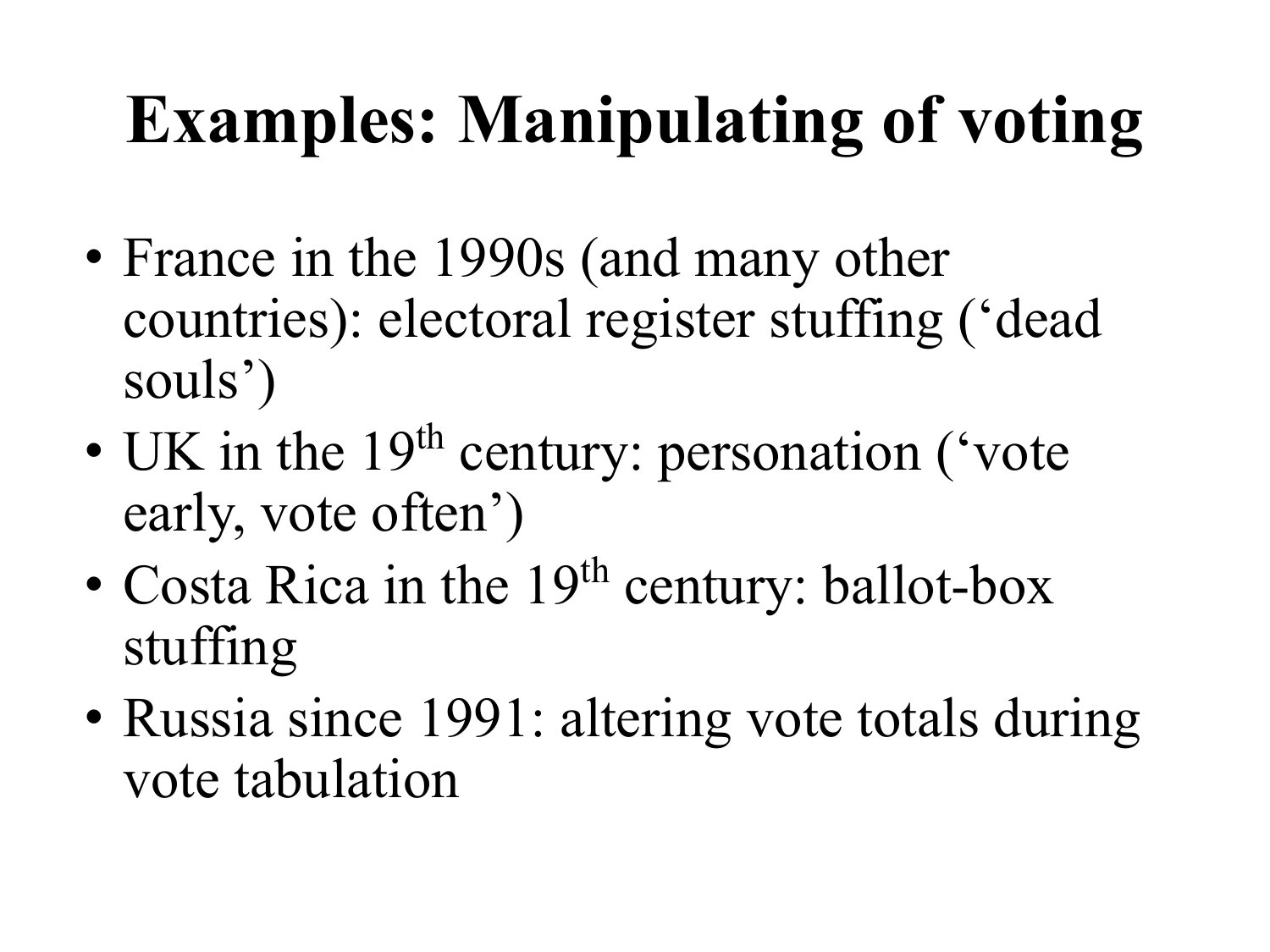## **Choice of strategy**

- **• The manipulation of electoral rules:** tends to preserve legitimacy and minimise cost – an attractive option **and the most common form of electoral manipulation, when politically feasible**
- **• The manipulation of voters:** can preserve legitimacy if it involves vote-buying and the manipulation of information, but less so if it involves coercion; still **relatively common**
- **• The manipulation of voting:** high-risk to legitimacy (domestic and international) and *least* **common form of electoral manipulation**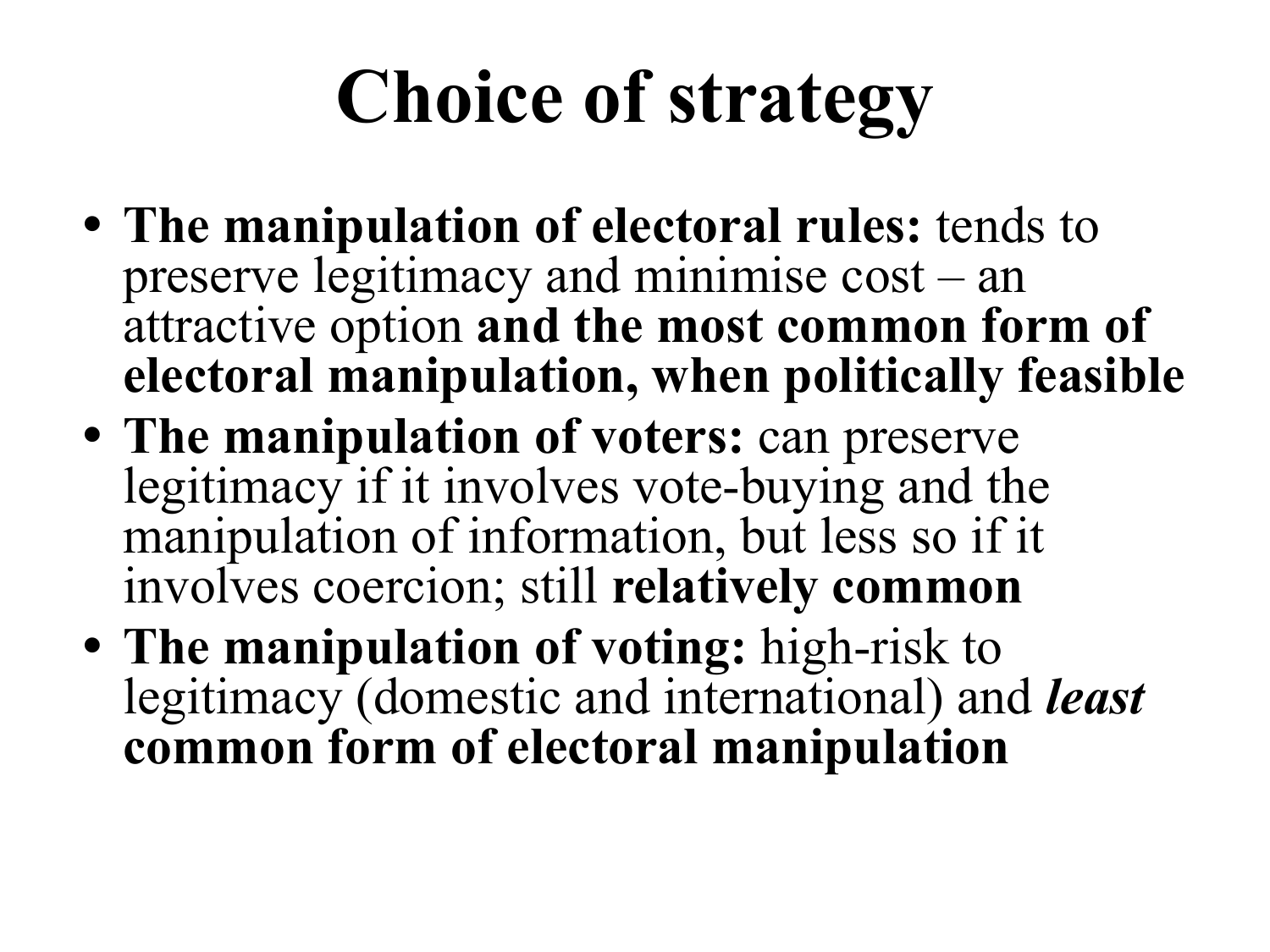## **Trends in electoral integrity**

The Varieties of Democracy dataset (v 12) provides good measures for:

- Overall electoral integrity (*v2xel\_frefair* inverted)
- The manipulation of electoral rules ( $v2x$  *suffr* inverted *+ v3elmalalc* inverted + *e\_polcomp* inverted / 3)
- Some aspects of the manipulation of voters: the manipulation of information (*v2xme\_altinf* inverted), vote-buying (*v2elvotbuy* inverted) and electoral violence & intimidation (*v2elintim + v2elpeace/*2 inverted)
- The manipulation of voting (*v2elirreg* inverted) (All indicators are normalised)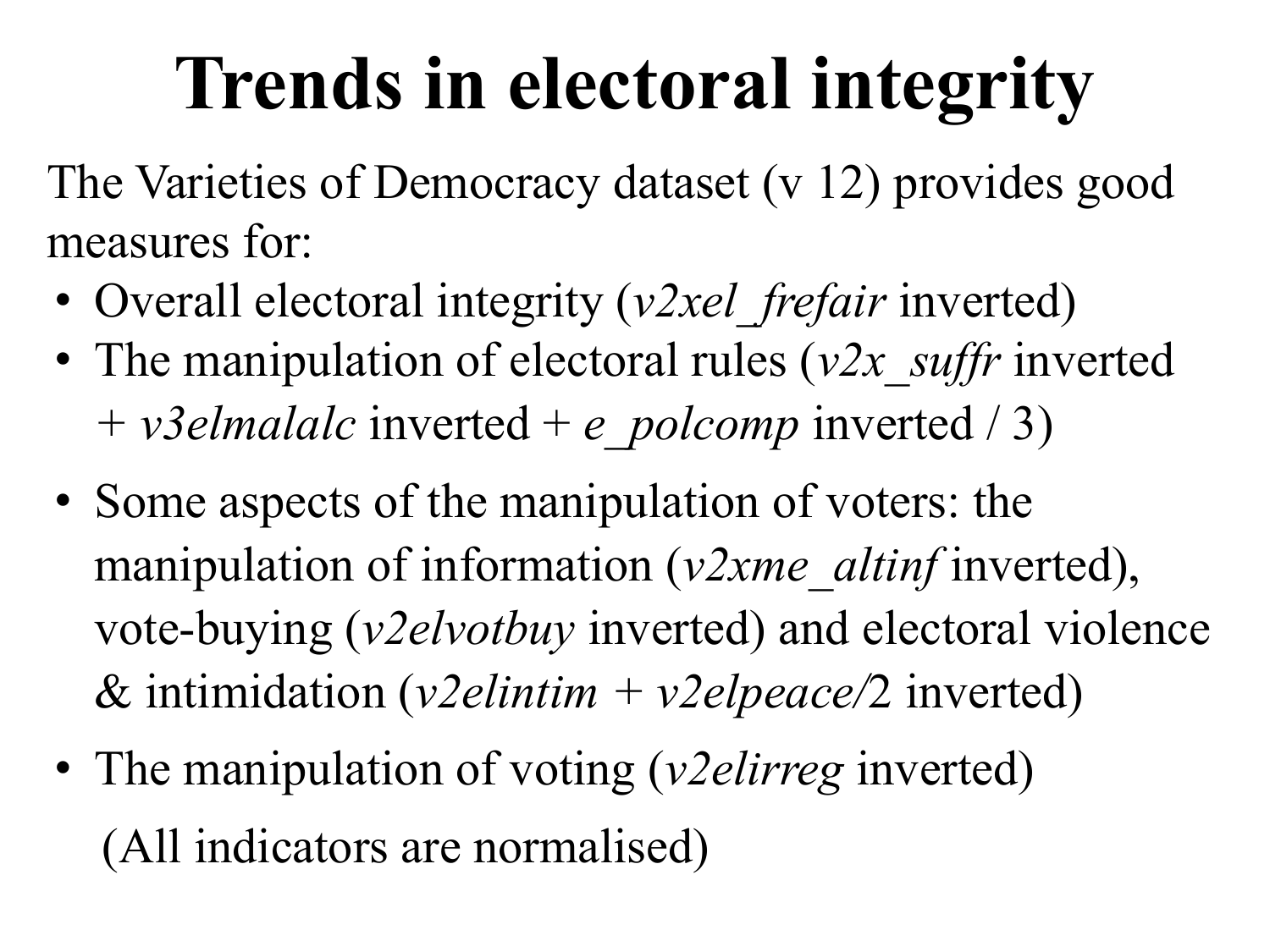#### **Trends : Overall electoral integrity**

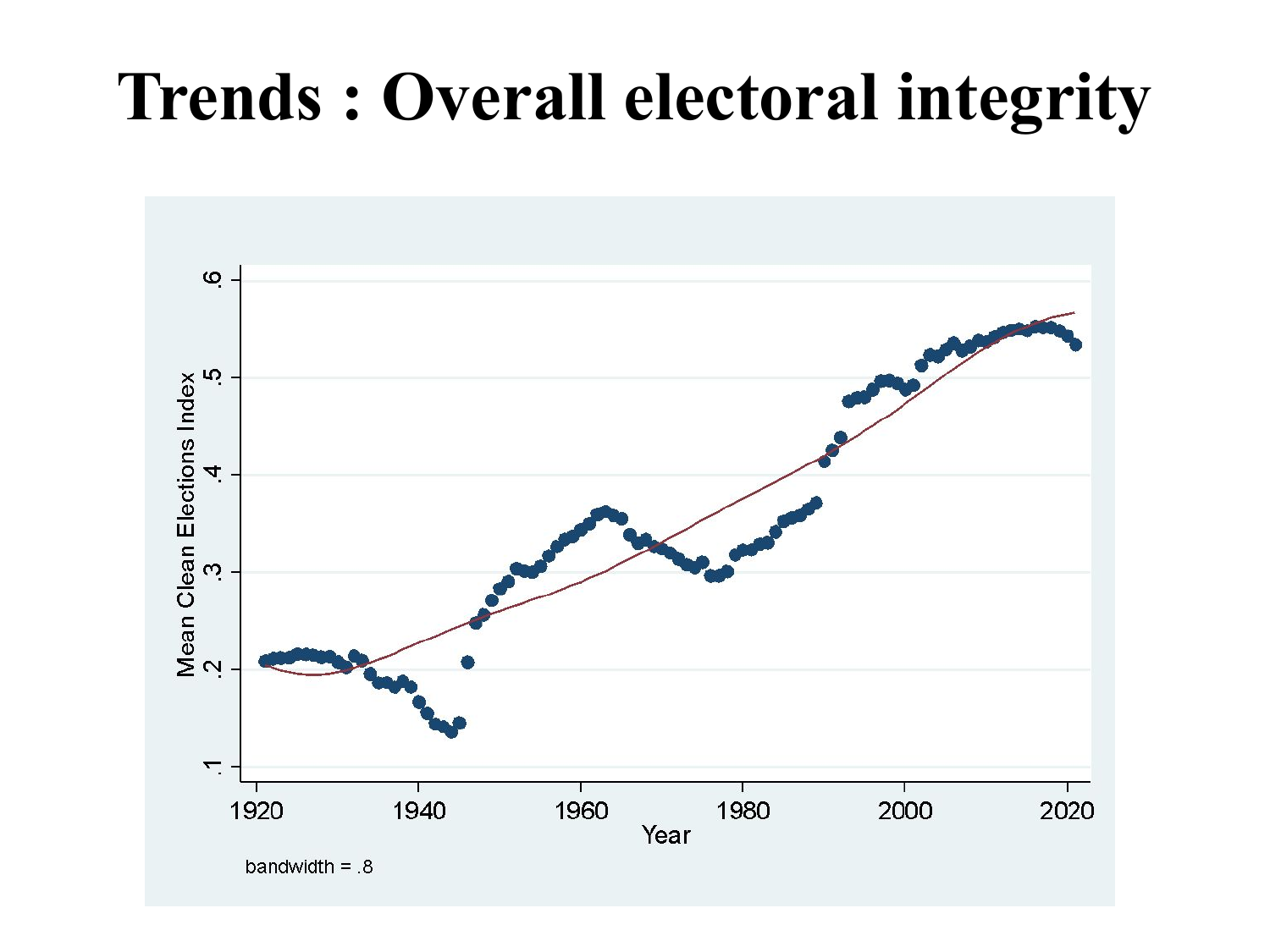### **Trends: Manipulation of rules**

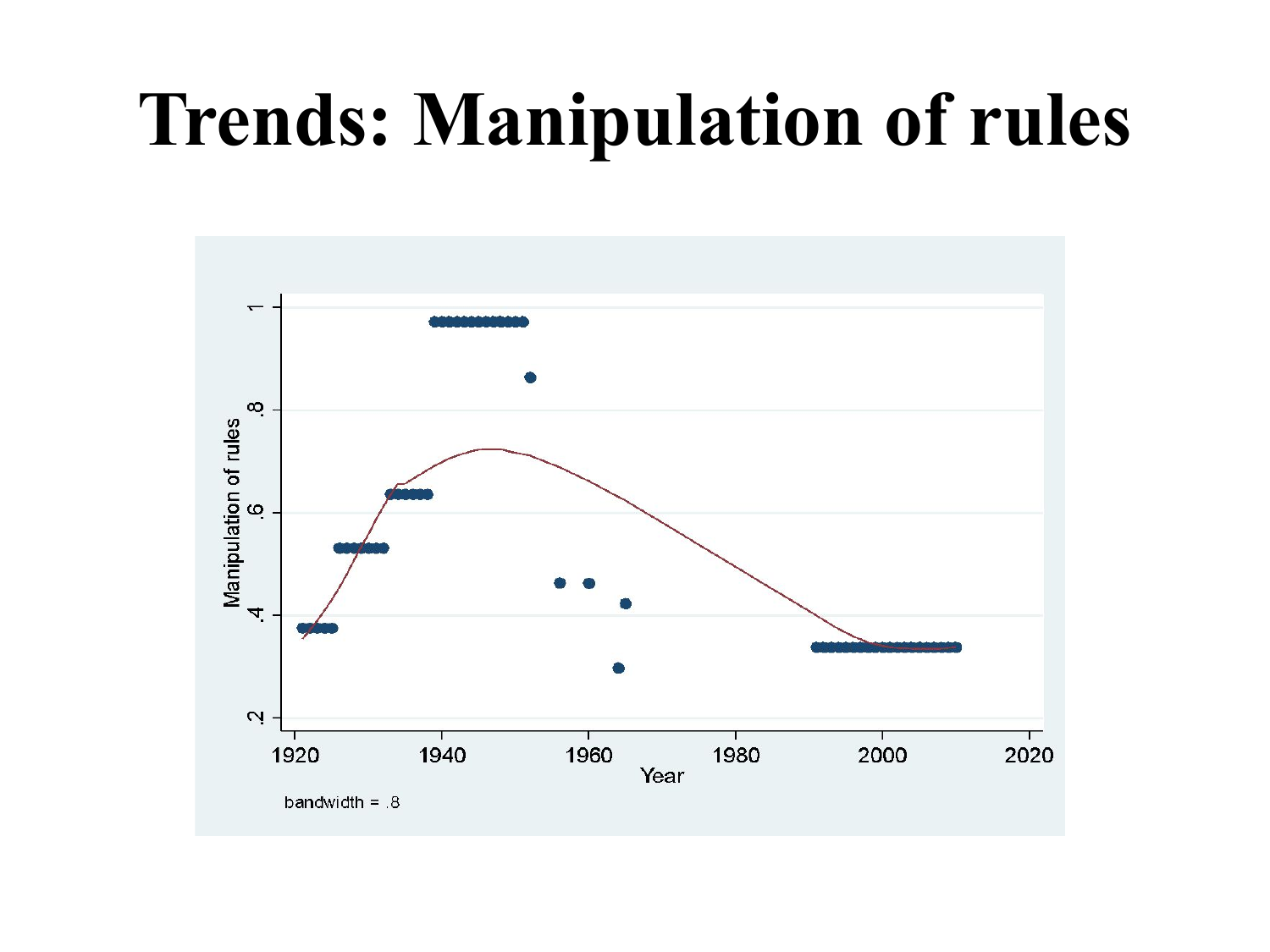#### **Trends: Manipulation of information**

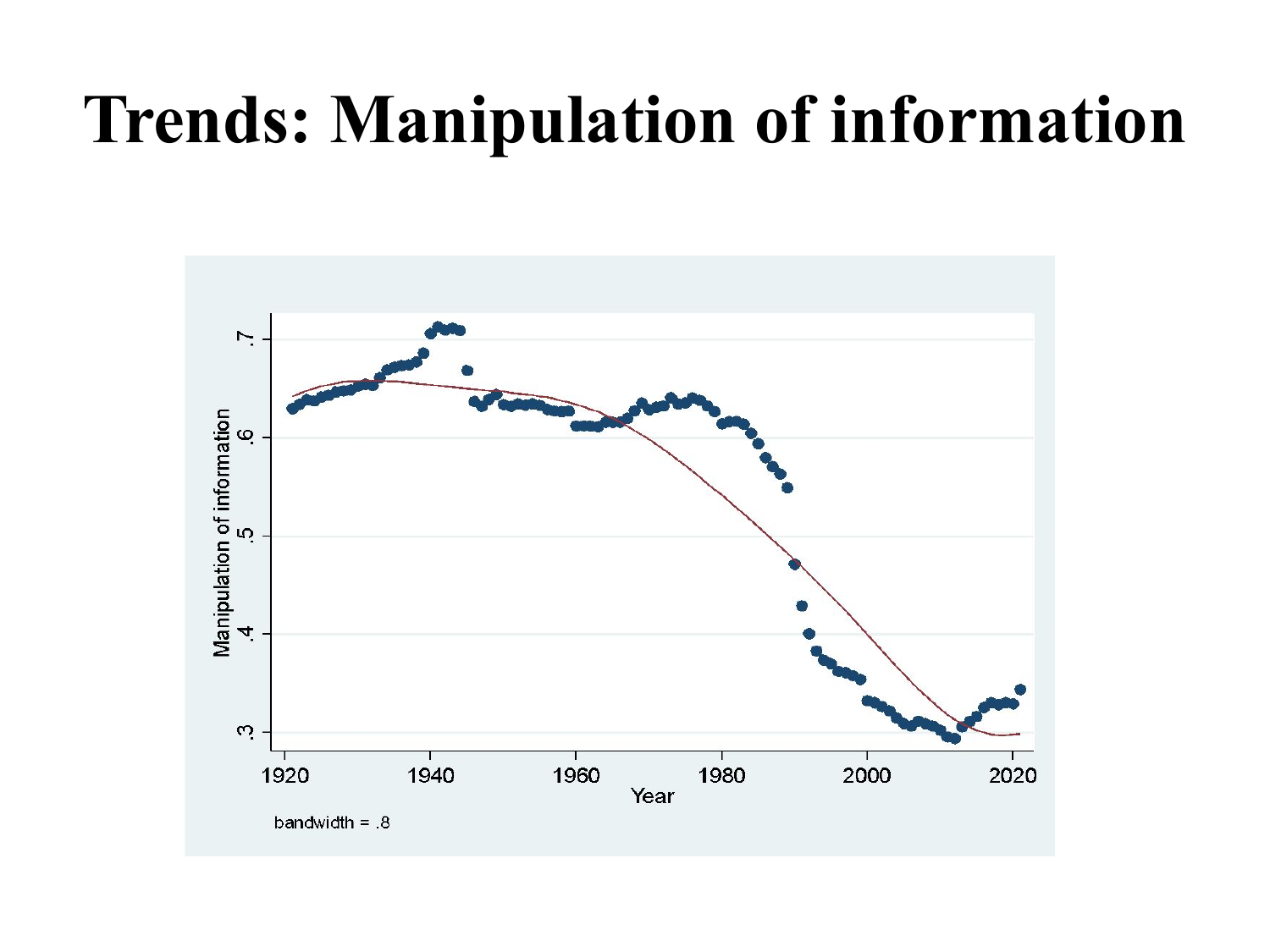### **Trends: Vote-buying**

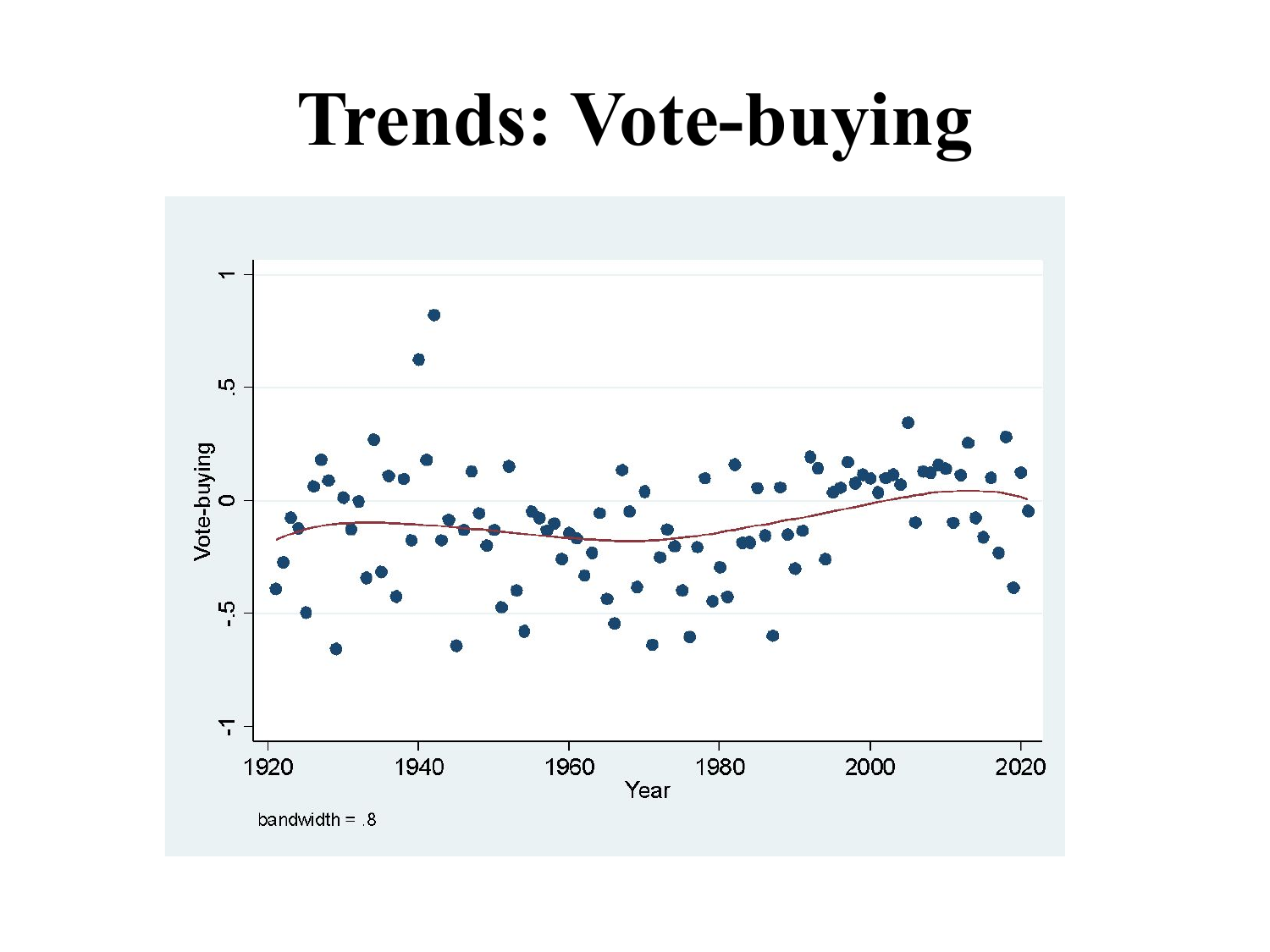#### **Trends: Electoral violence and intimidation**

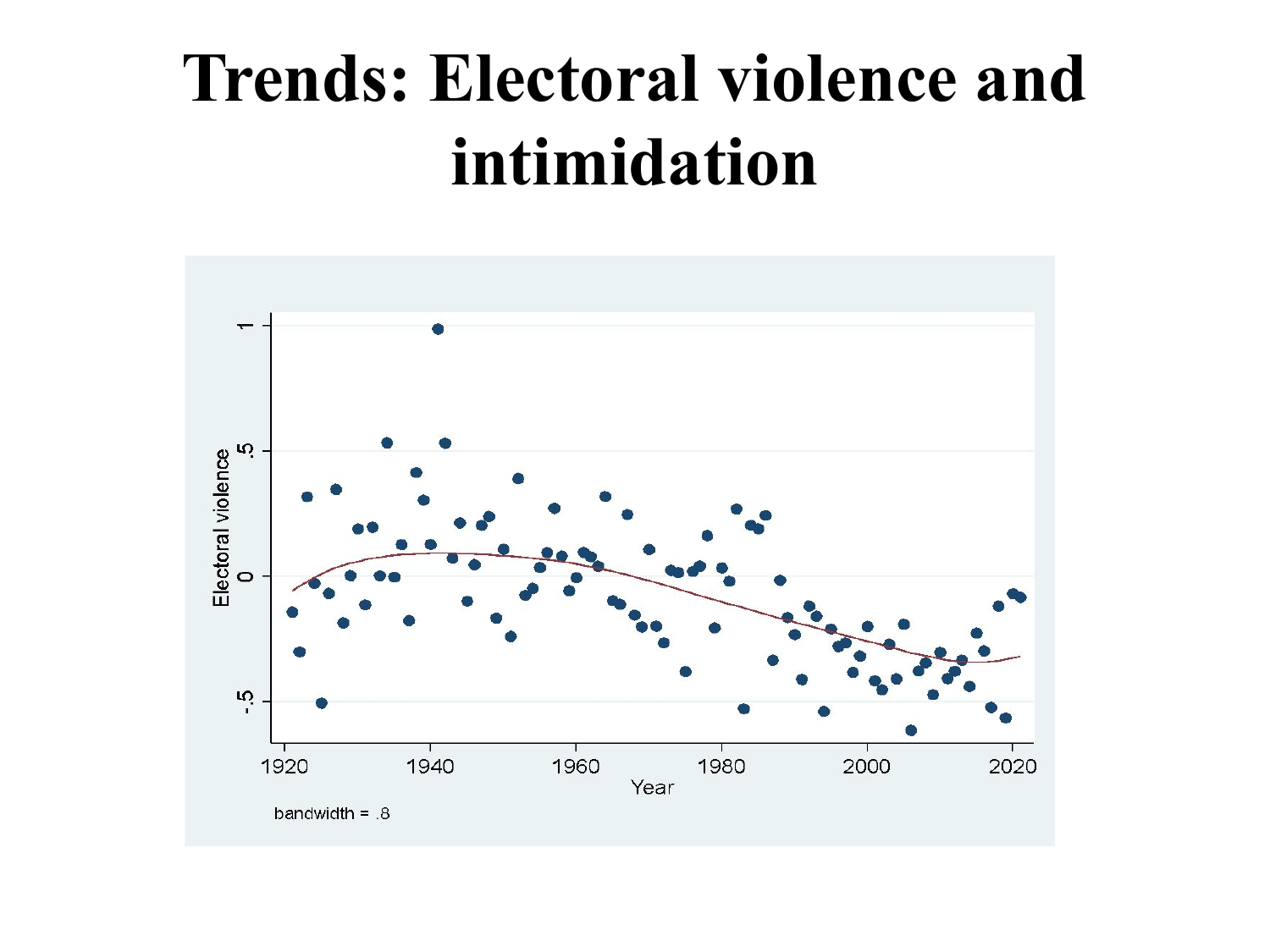#### **Trends: The manipulation of voting**